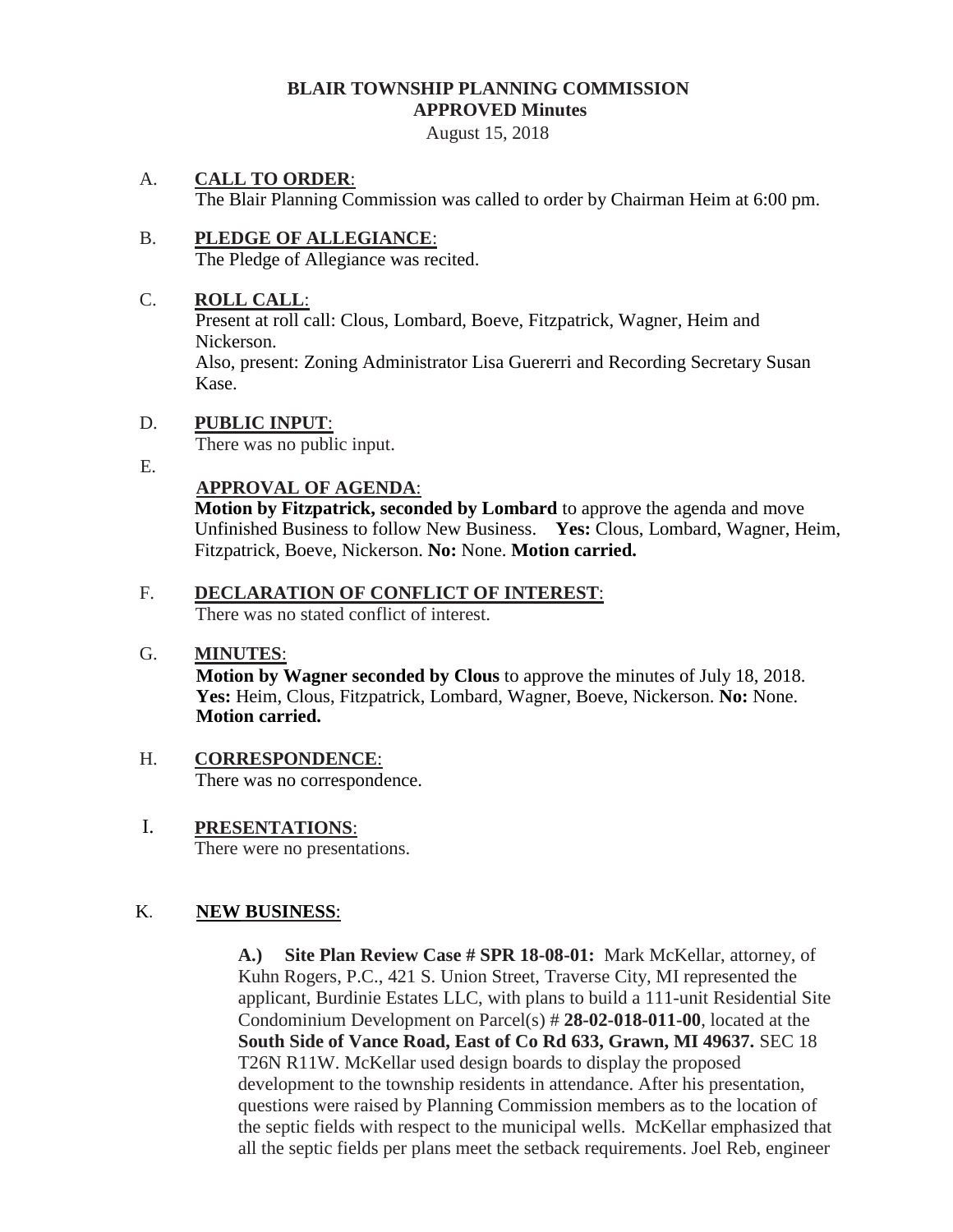with Burdinie Estates LLC, answered questions about the homes scheduled to be constructed in Phase I and Phase II. He also stated that the turnarounds in the cul de sacs will be adequate for fire personnel and equipment to navigate the development. In discussing the landscaping buffer requirements, McKellar asked the Planning Commission for leeway in working with individual homeowners bordering the development to determine what type of landscape buffer would be installed. There was some discussion in terms of whether a residential development is required to install a landscape buffer when abutting a commercial development. Chairman Heim read the ordinance and stated that the Planning Commission can require any development, residential or commercial, to add a landscape buffer. Wagner questioned the continuity of a landscape buffer if each individual homeowner chooses something different, i.e., fence, hedgerow, arbor vitae, etc. The developer agreed to implement in the site plan on the western border of the development the landscape buffer to be installed. A township resident living in proximity of the proposed development questioned that there is no pathway to access the park. If 111 homes are built, there will be increased traffic on an already busy Vance Road, making it more difficult and less safe for travel to the park. The developer stated that an access path will be added to the site plan.

Chairman Heim asked for public questions. A township resident inquired as to the square footage and price range of the homes. Mr. Reb answered that the homes range from  $1400 - 1550$  SF with a projected sales price of \$230,000 to \$240,000. There are no pre-sold homes. Mr. Reb stated there are no plans to build spec homes. The lots are .25 acre. Although the developer's site plan did not include a photo or architectural rendering of a home, Mr. Reb said the style is a ranch type home with a basement. The restrictions are per standard condominium bylaws with vinyl siding, 1200 SF minimum, and garages.

Chairman Heim reviewed the standards for approval, and read all sections of the ordinance 21.03, #1 through #11. **Fitzpatrick moved to approve** Case # **SPR 18-08-01** with the following **conditions**: 1. That an updated Site Plan is received and 2. A landscape buffer strip on the west side is included in the updated Site Plan. The site plan with the conditions will have met the Standards for Approval as required in Section 21.03 #1 through #11 and is a use permitted in the RN Zoning District of the Blair Township Zoning Ordinance. **Nickerson seconded**. **Yes**: Heim, Clous, Fitzpatrick, Lombard, Nickerson, Wagner, Boeve. **No**: None. **Motion carried**.

**B.) Site Plan Review Case #SPR 18-08-02:** Bill Crain, P.E., of Crain Engineering, LLC, represented the applicant, Cherry Blossom Lane LLC, to develop a "white box" commercial plaza with multiple units and tenants in two 12,000 SF existing buildings on Parcel #: **28-02-004-108-35,** located on Blair Valley Road behind Blair Plaza, **Traverse City, MI 49685**, SEC 4 T26N R11W. Mr. Crain described the proposed development as southeast of the Tractor Supply Store. Township residents living in proximity of the proposed development inquired about traffic, hours of business, types of tenants. Mr. Crain stated there will be no entry or exit doors on the back of the property, reducing any foot traffic. Operating hours have not been established, as there are no tenants yet.

Chairman Heim read the standards for approval as they applied to this application.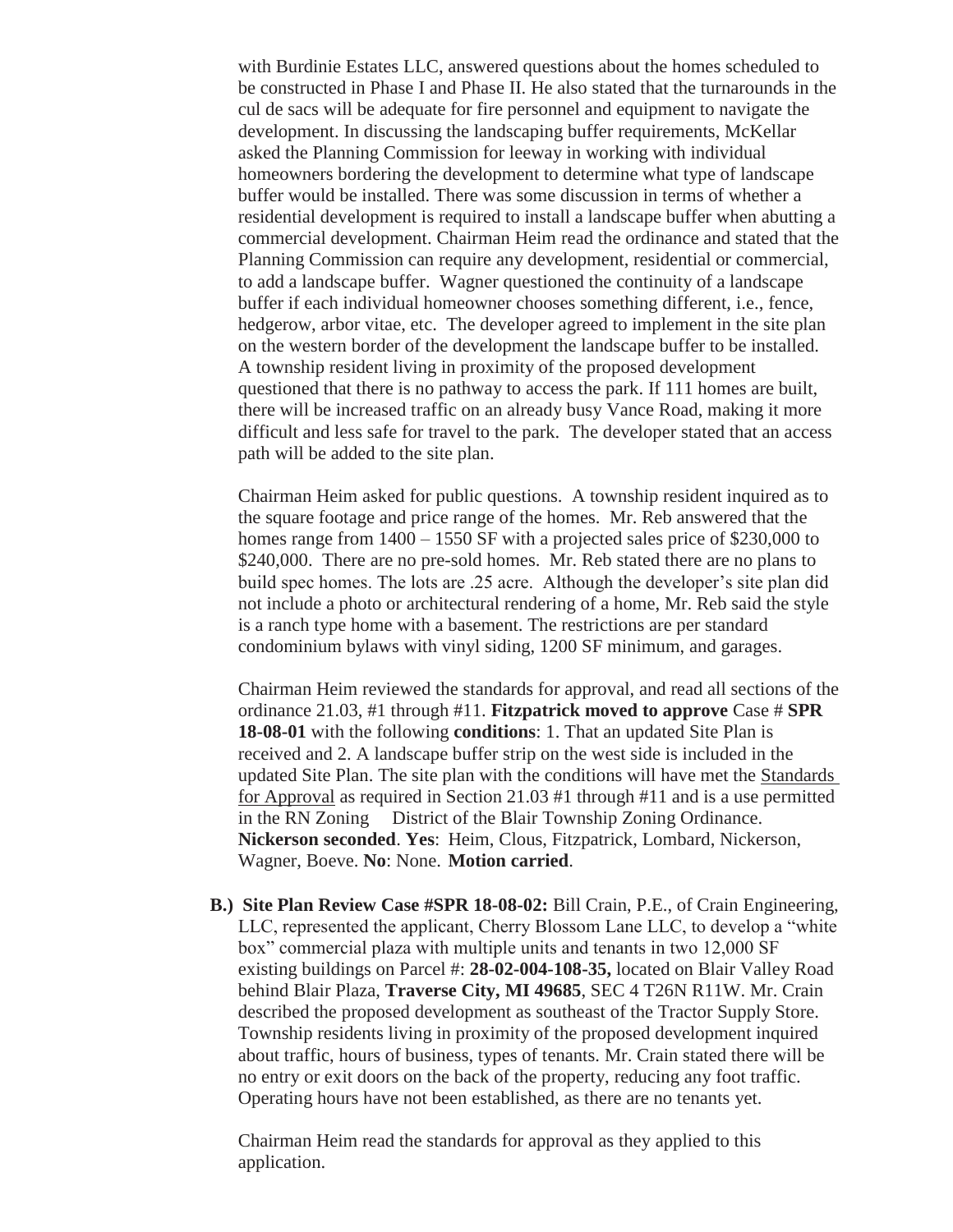Travis **Clous moved** to **approve Case # SPR 18-08-02** as presented because it has met the Standards for Approval as required in Section 21.03 #1 through #11 and is a use permitted in the Commercial Zoning District of the Blair Township Zoning Ordinance. **Wagner seconded**. **Yes**: Clous, Wagner, Nickerson, Boeve, Fitzpatrick, Lombard, Heim. **No**: None. **Motion carried**.

## J. **UNFINISHED BUSINESS**

## **Master Plan**

A document packet was distributed to all Planning Commission members earlier. Lisa Guerreri asked where the maps should be included. Discussions ranged from the sewer and water maps being current to whether the expansion of the water district/sewer district should be an Action Item. Lisa will send change requests and ask for a price estimate; an aerial map of the township grounds is reasonably priced. Chairman Heim offered several edits that he determined from the State Planning & Enabling Act used to define a Master Plan. A Master Plan needs to be actionable and consistent, proactively guide growth, support mixed use land development, and ensure policy language is easy to understand and implement. The final changes were delegated to Dennis Fitzpatrick and Travis Clous.

# L**. REPORTS**

1.) Lisa Guerreri, Zoning Administrator, stated that she is busy.

 2.) Dennis Fitzpatrick, Town Board Representative, reported that a web designer was consulted for website work, the new fire truck was purchased at a cost of \$511,000 with funds from the General Fund, the Trustee position was filled, and the Clean Up Day is scheduled for Saturday, September 15.

3.) Currently no ZBA representative to the Planning Commission.

4.) George Lombard as Trails representative announced that The State of Michigan has awarded \$2.4 million dollars to extend the Bike Trail to connect Traverse City to Charlevoix, as part of the Little Traverse Wheelway that currently is a paved 24-mile dedicated pathway from Charlevoix to Petoskey.

# **M. ANY OTHER BUSINESS**

Bob Boeve questioned the language in the Zoning ordinance "detrimental to the neighborhood" when approving Site Plans. It was discussed that the language is vague when defining just what "detrimental" means to individual Township residents.

# **N**. **PUBLIC INPUT**

There was none.

# **O**. **ADJOURNMENT**

Adjourned at 8:33 p.m.